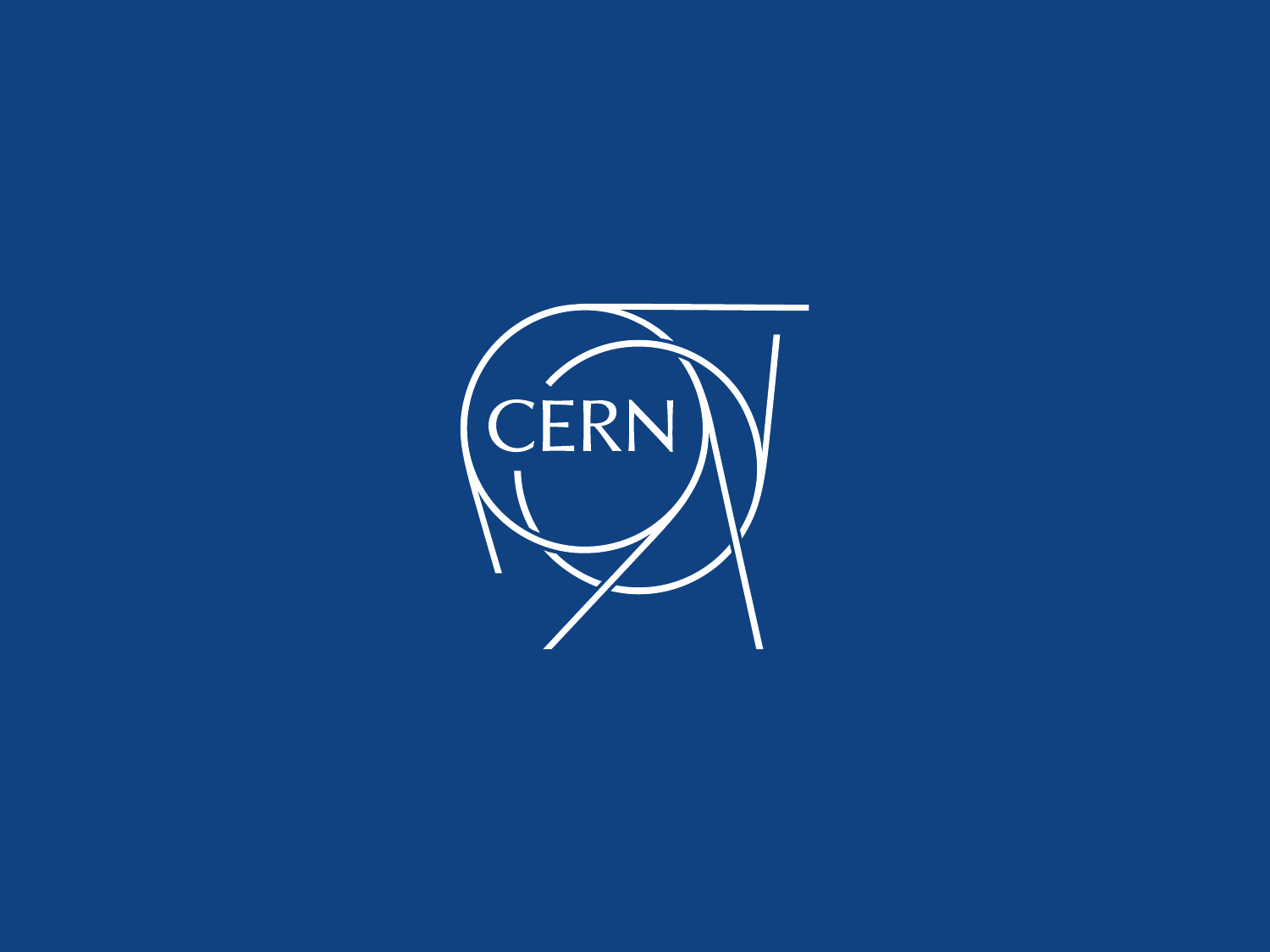#### Getting started with Go

Ben Jones



10/1/2015 **#golang 2**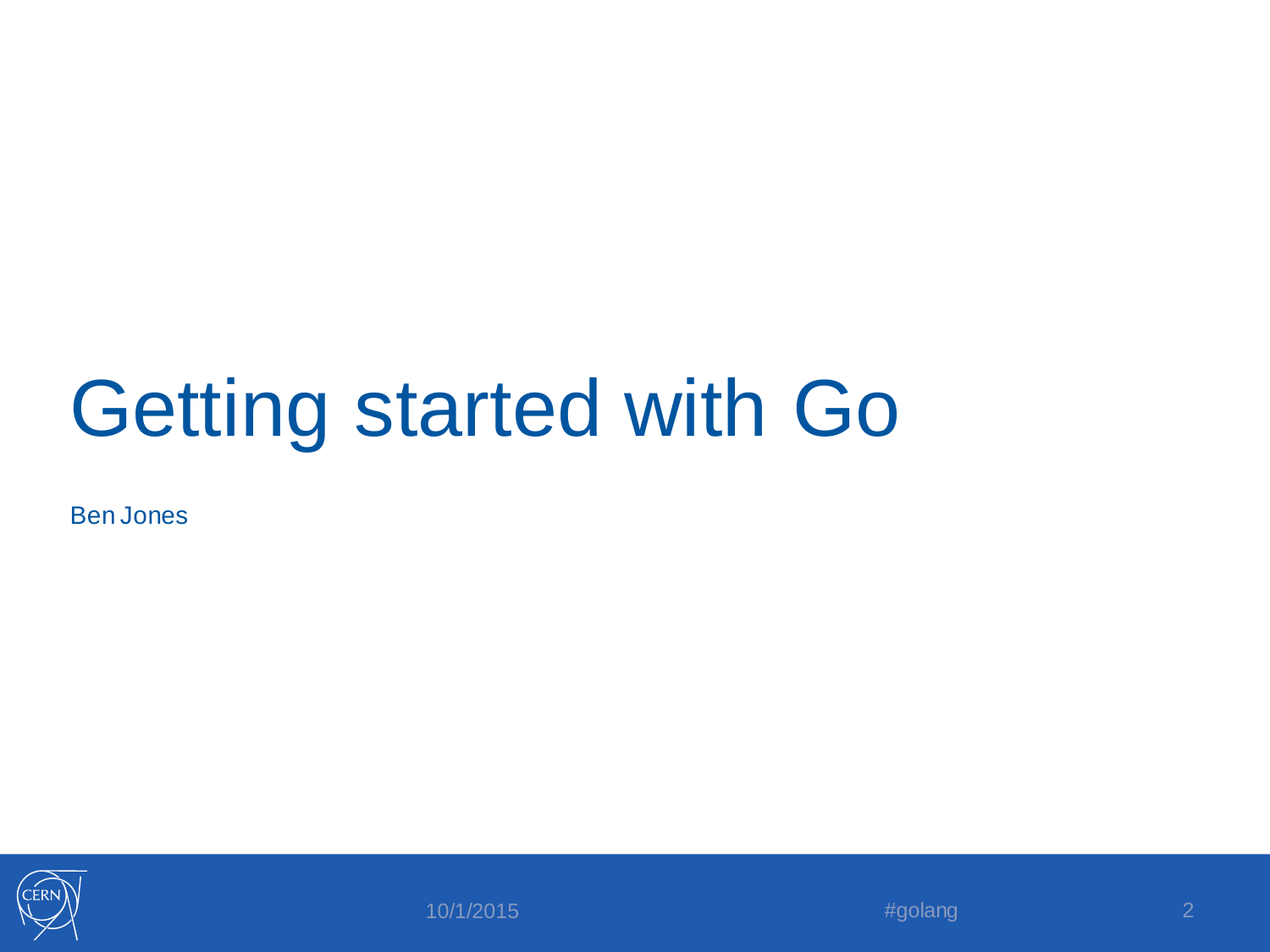#### Language invented by:





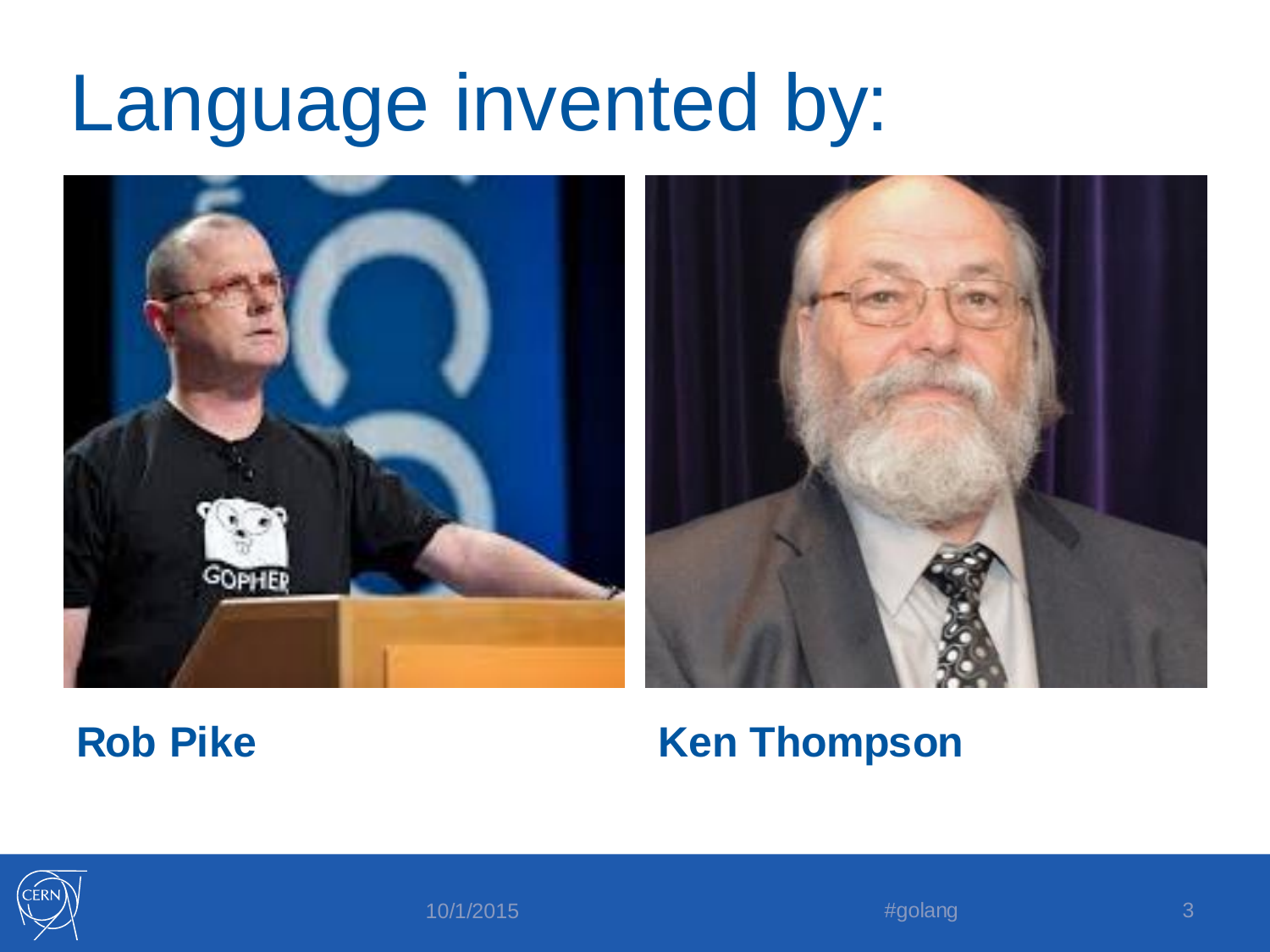### Rob Pike wrote books like…



۸ ADDISON-WESTEY PROFESSIONAL COMPUTING SERIES



 $10/1/2015$   $4/10/1/2015$   $4/10/1/2015$   $4/10/1/2015$   $4/10/1/2015$   $4/10/1/2015$   $4/10/1/2015$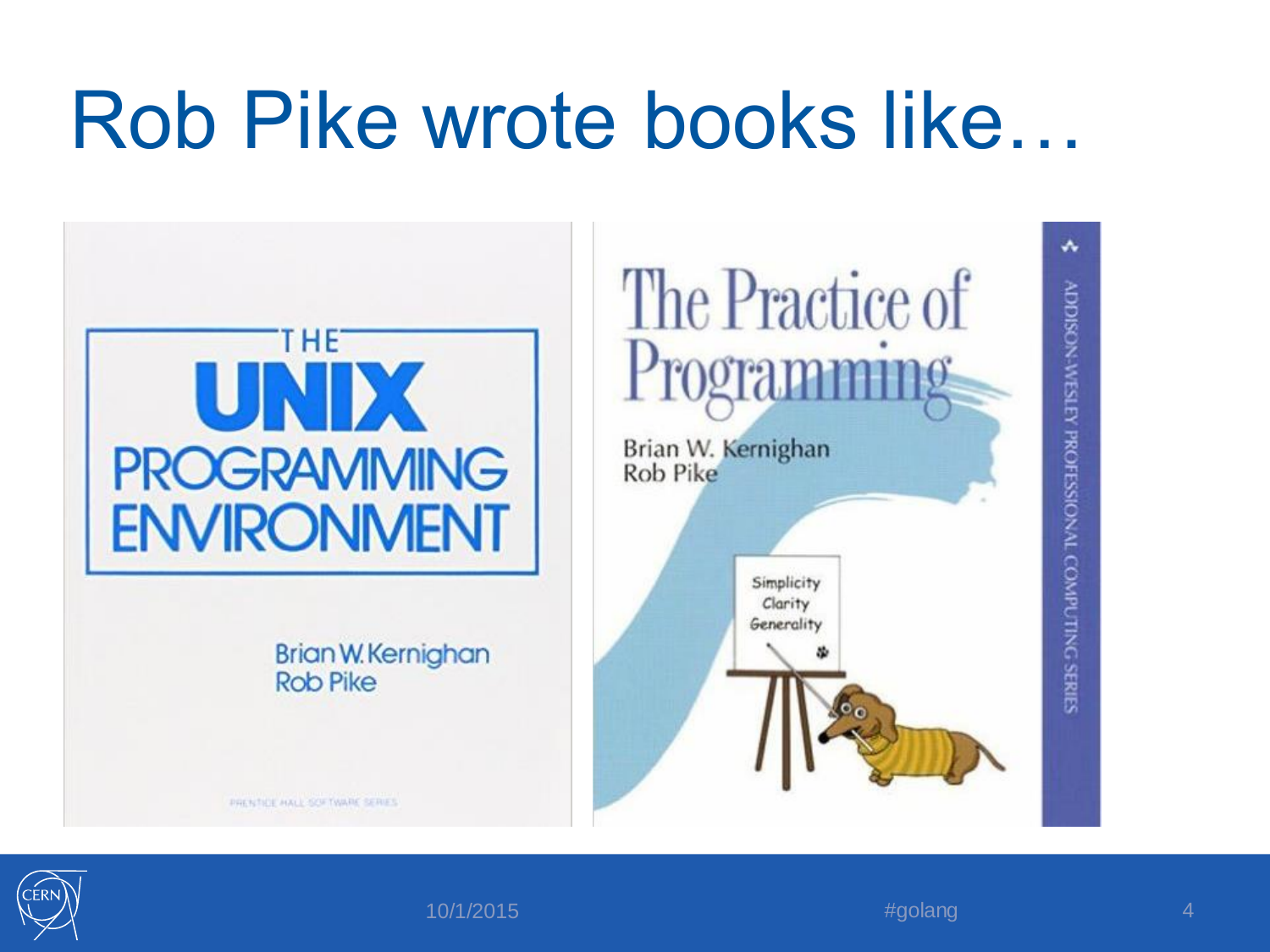#### Ken Thompson wrote operating systems like…





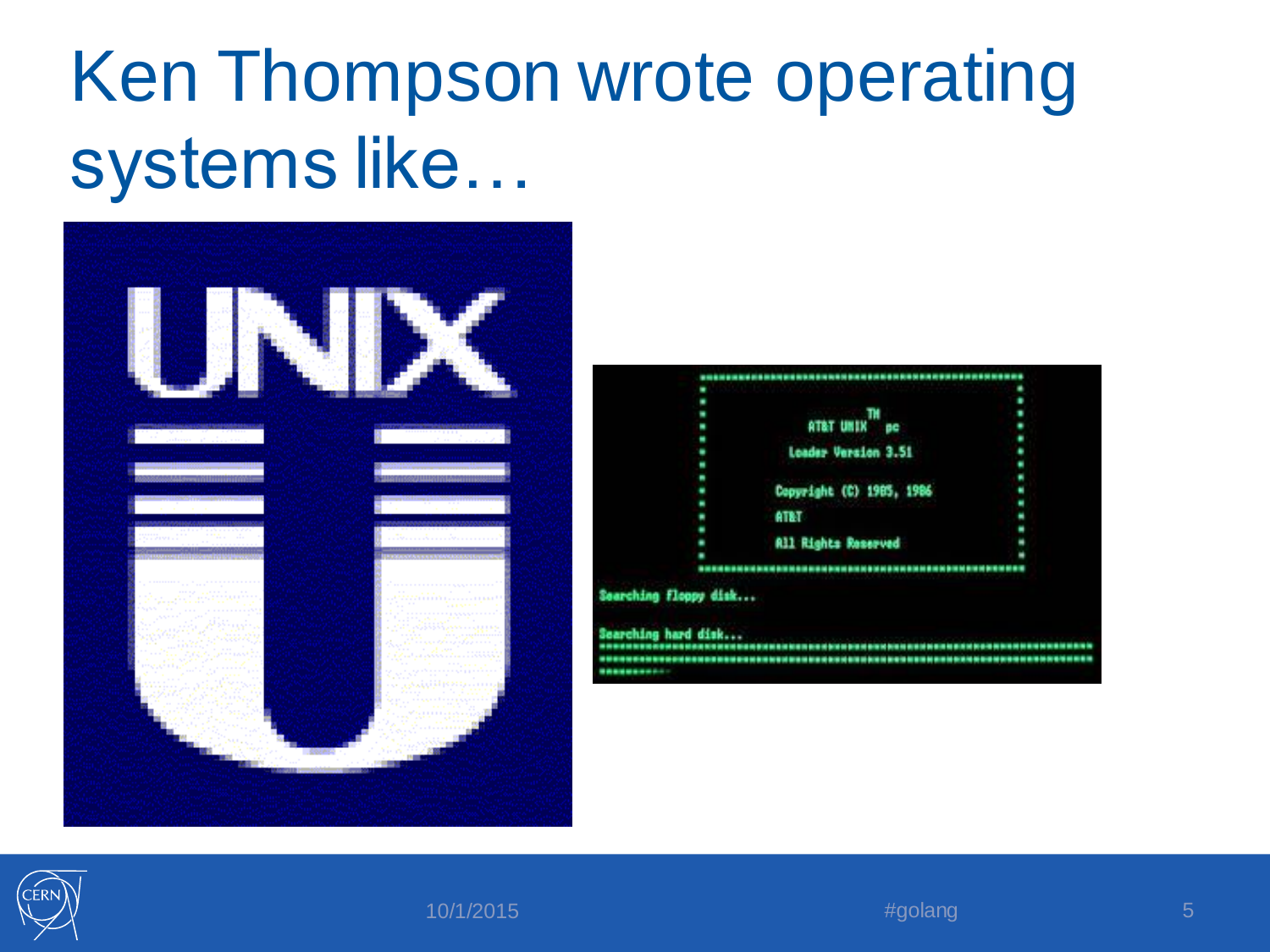

![](_page_5_Picture_1.jpeg)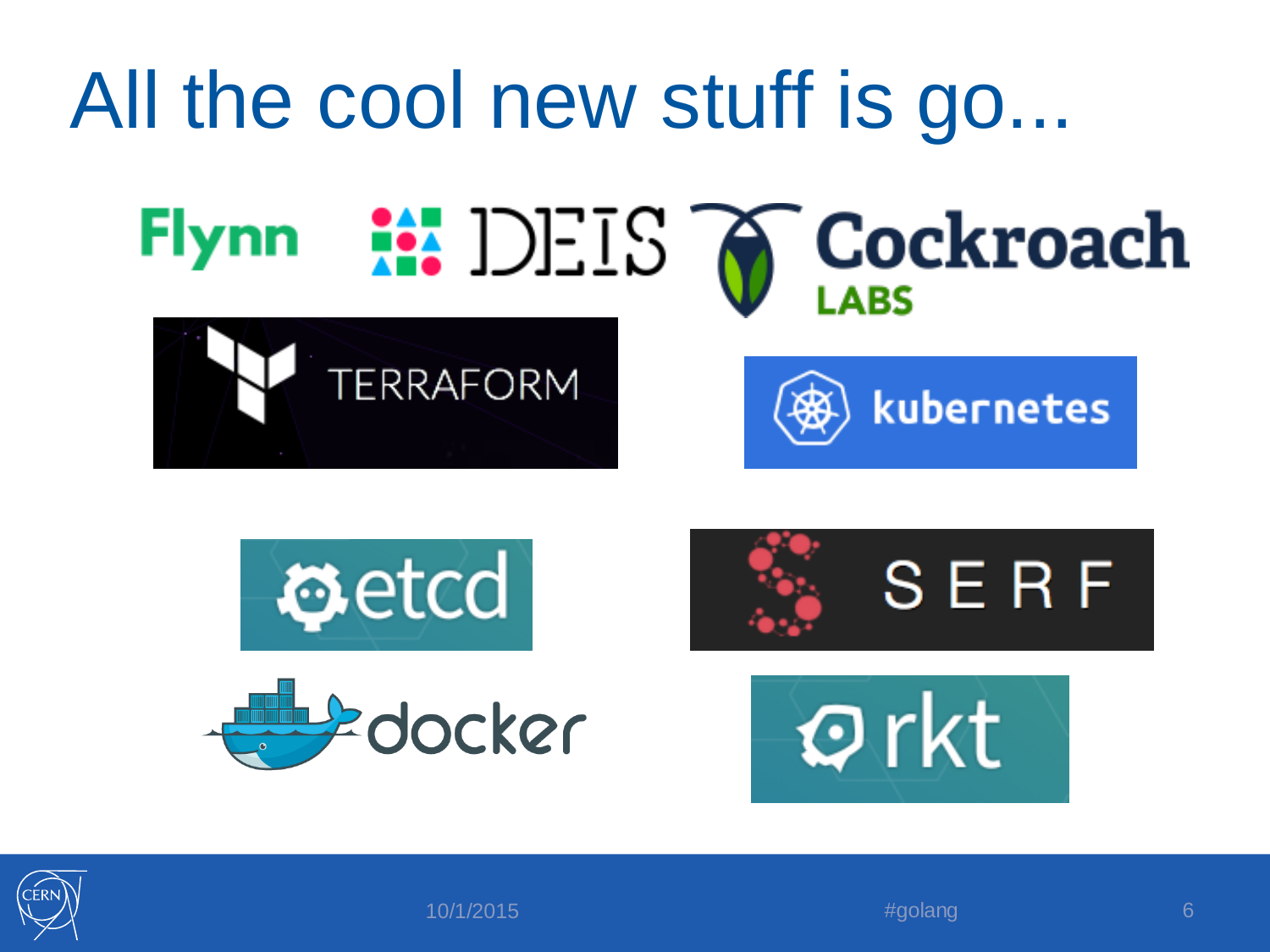# golang features

- Keep most of expressiveness of dynamic languages, gain speed
- C-like, statically linked, garbage collected
- **Fast compilation**
- Nice build / compile tools
- A reaction to C++ but won converts from python/ruby devs

![](_page_6_Picture_6.jpeg)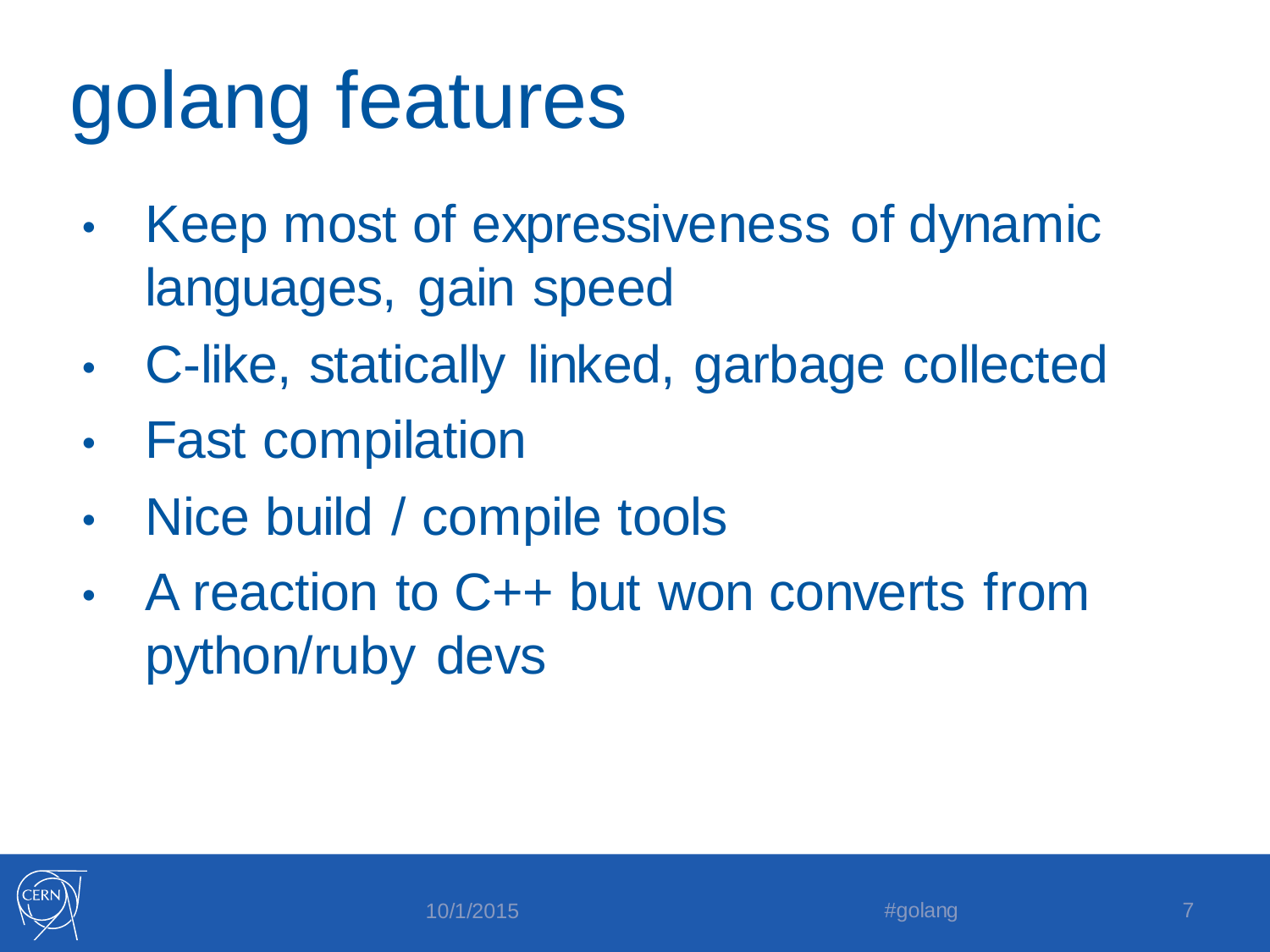# Nice dev environment

• go get libraries

\$ go get github.com/mefellows/muxy \$ ls \$GOPATH/src/github.com/mefellows/muxy LICENSE README.md examples main.go muxy scripts version.go Makefile command log middleware protocol symptom wercker.yml

![](_page_7_Picture_3.jpeg)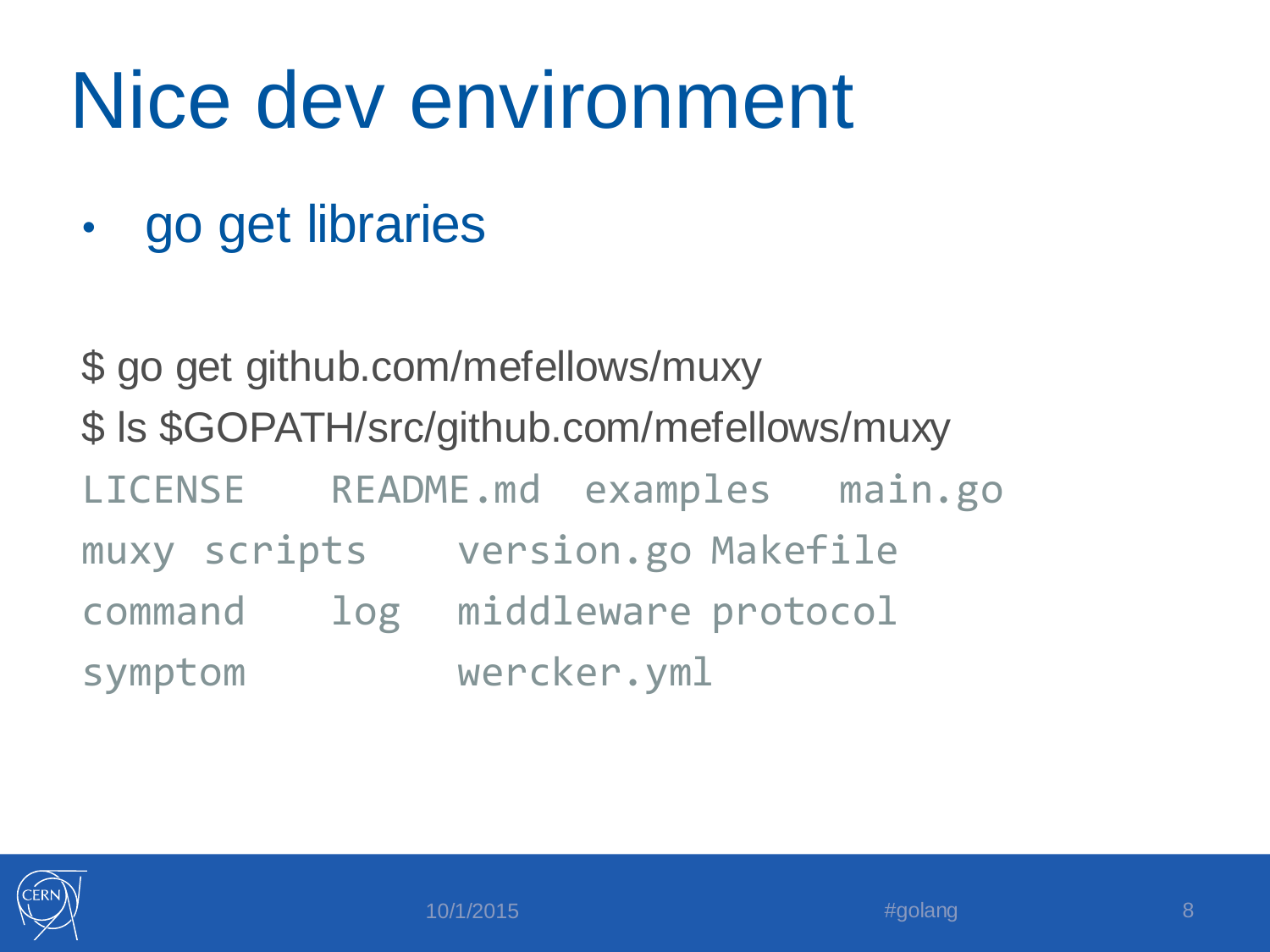# No unused stuff

![](_page_8_Figure_1.jpeg)

Program exited.

#### <http://tour.golang.org> http://play.golang.org

![](_page_8_Picture_4.jpeg)

![](_page_8_Picture_5.jpeg)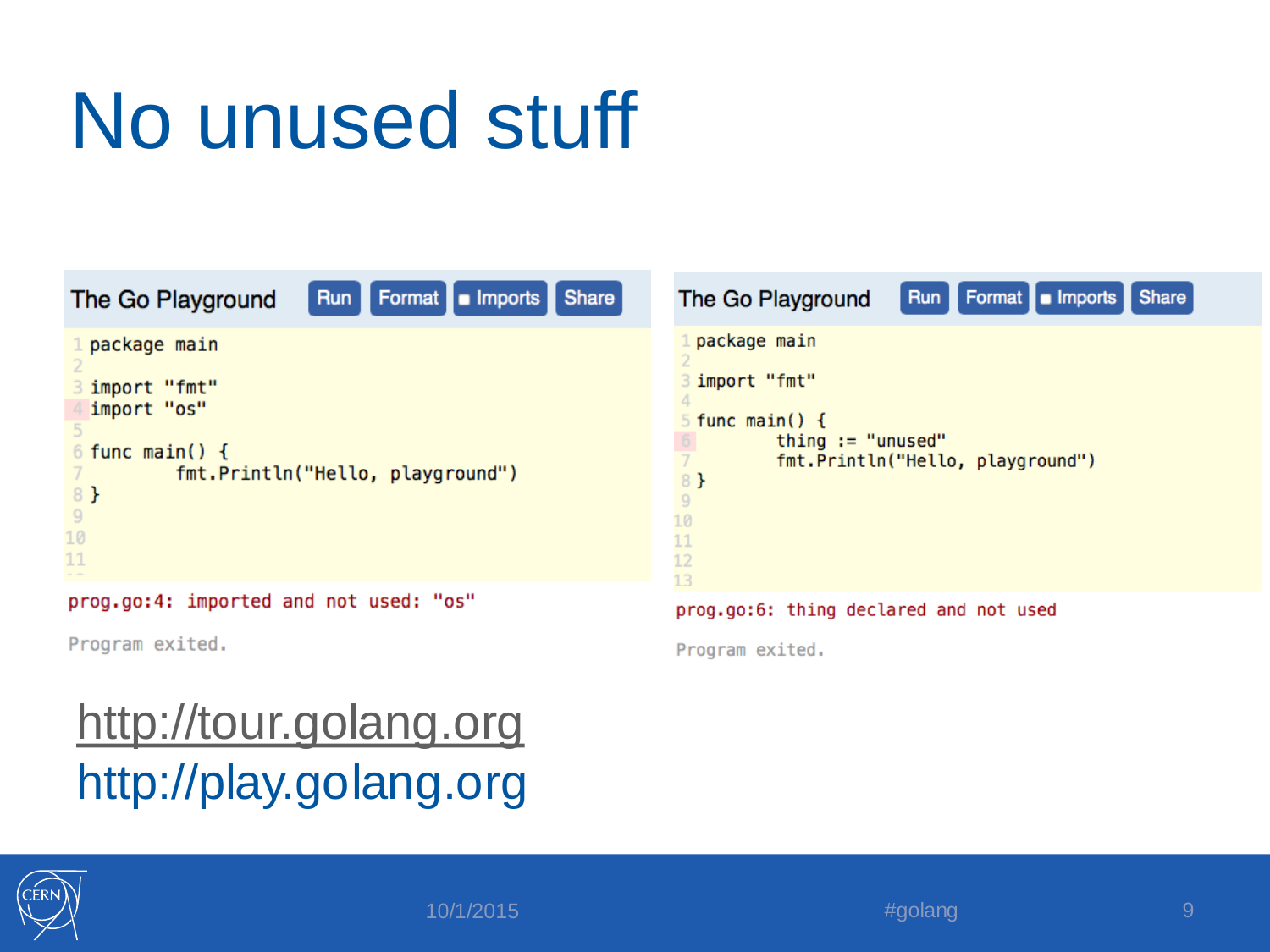# Run everywhere

```
• X-Compile is trivial
$ GOOS=windows GOARCH=386 go build -o egroupexpand.exe
egroupexpand.go
$ 1s -1total 19344
-rwxr-xr-x 1 ben staff 5445348 Aug 27 10:33 egroupexpand
-rwxr-xr-x 1 ben staff 4449792 Sep 29 10:44 
egroupexpand.exe
-rw-r--r-- 1 ben staff 3075 Aug 27 10:33 
egroupexpand.go
```
D:\Profiles\bejones\Downloads>egroupexpand.exe lightning-talks dimeglio slopiens

D:\Profiles\be.iones\Downloads}\_

```
No worrying about dependency versions:
[bejones@aiadm060 ~]$ python -V
Python 2.6.6
```
![](_page_9_Picture_5.jpeg)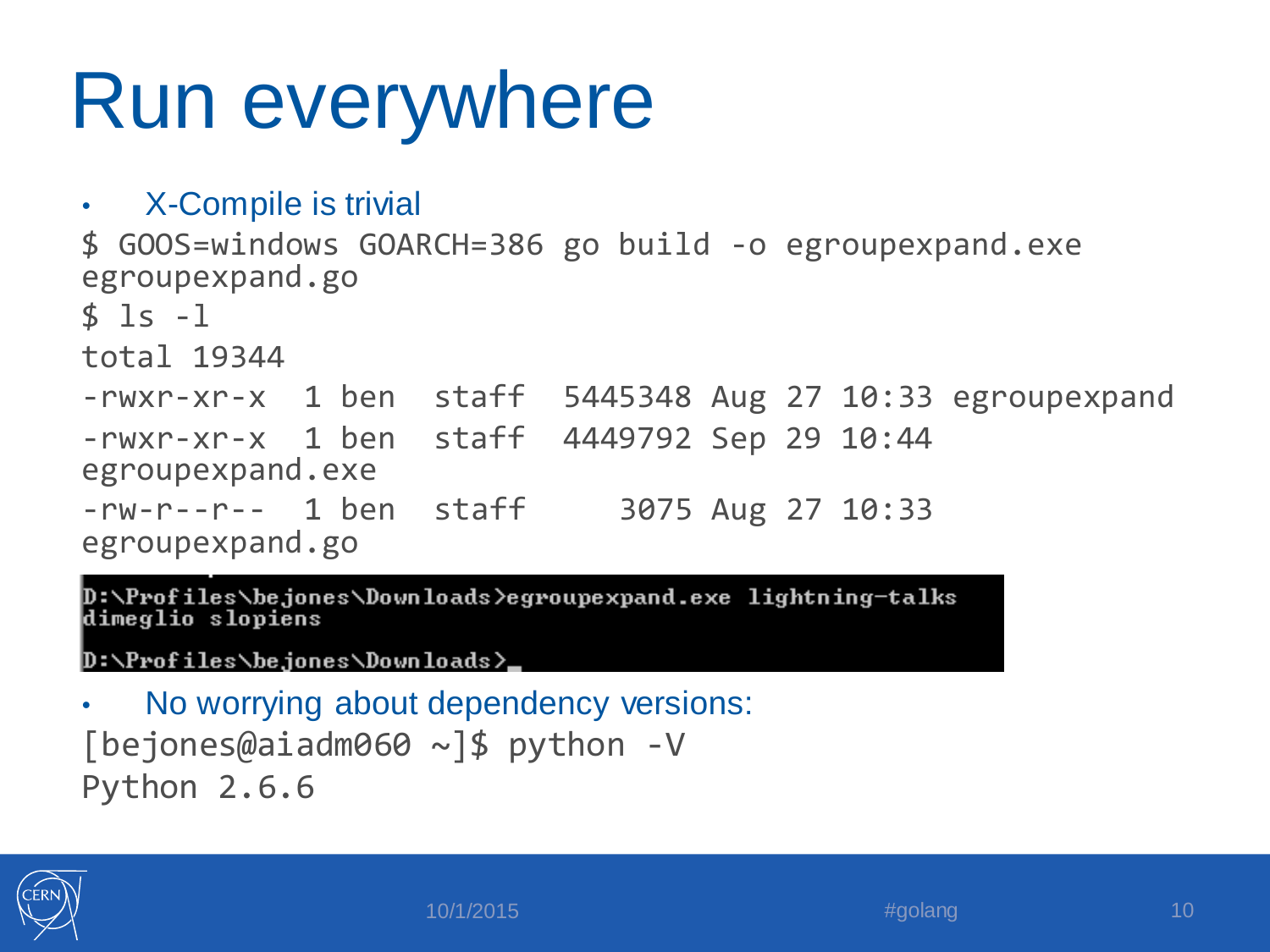# OO without loads of cruft

- types and values instead of classes and objects
- methods on any user-defined type
- polymorphism with interfaces
- namespacing with exports
- no inheritance
	- can extend types by embedding

![](_page_10_Picture_7.jpeg)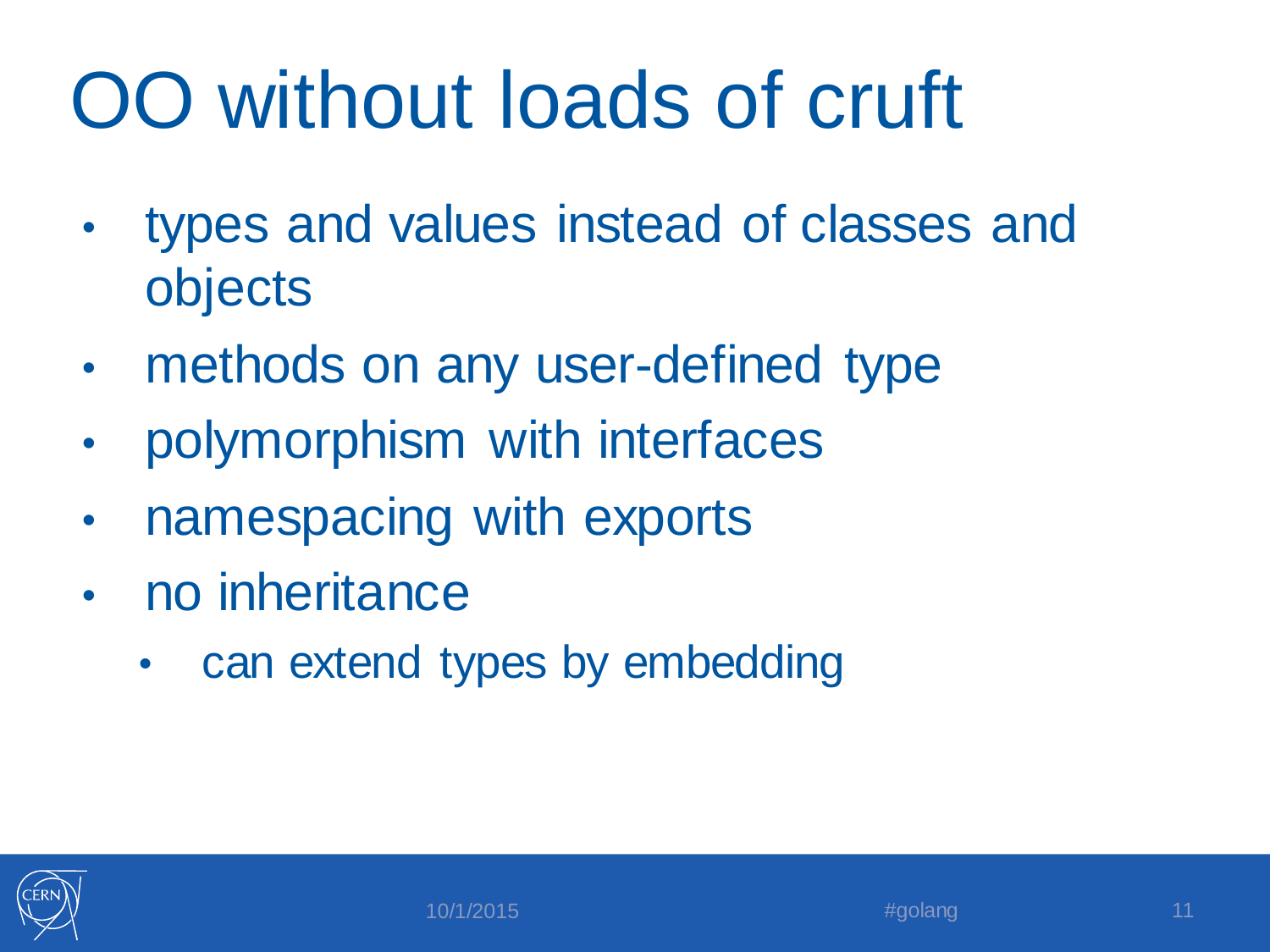# **Concurrency**

- concurrency not parallelism (though GOMAXPROCS can help with latter)
- "Do not communicate by sharing memory; instead share memory by communicating"
- Goroutines: function executing concurrently with other goroutines in same address space
	- created by prefixing func or method call with "go"
- Channels pipes that connect goroutines

![](_page_11_Picture_6.jpeg)